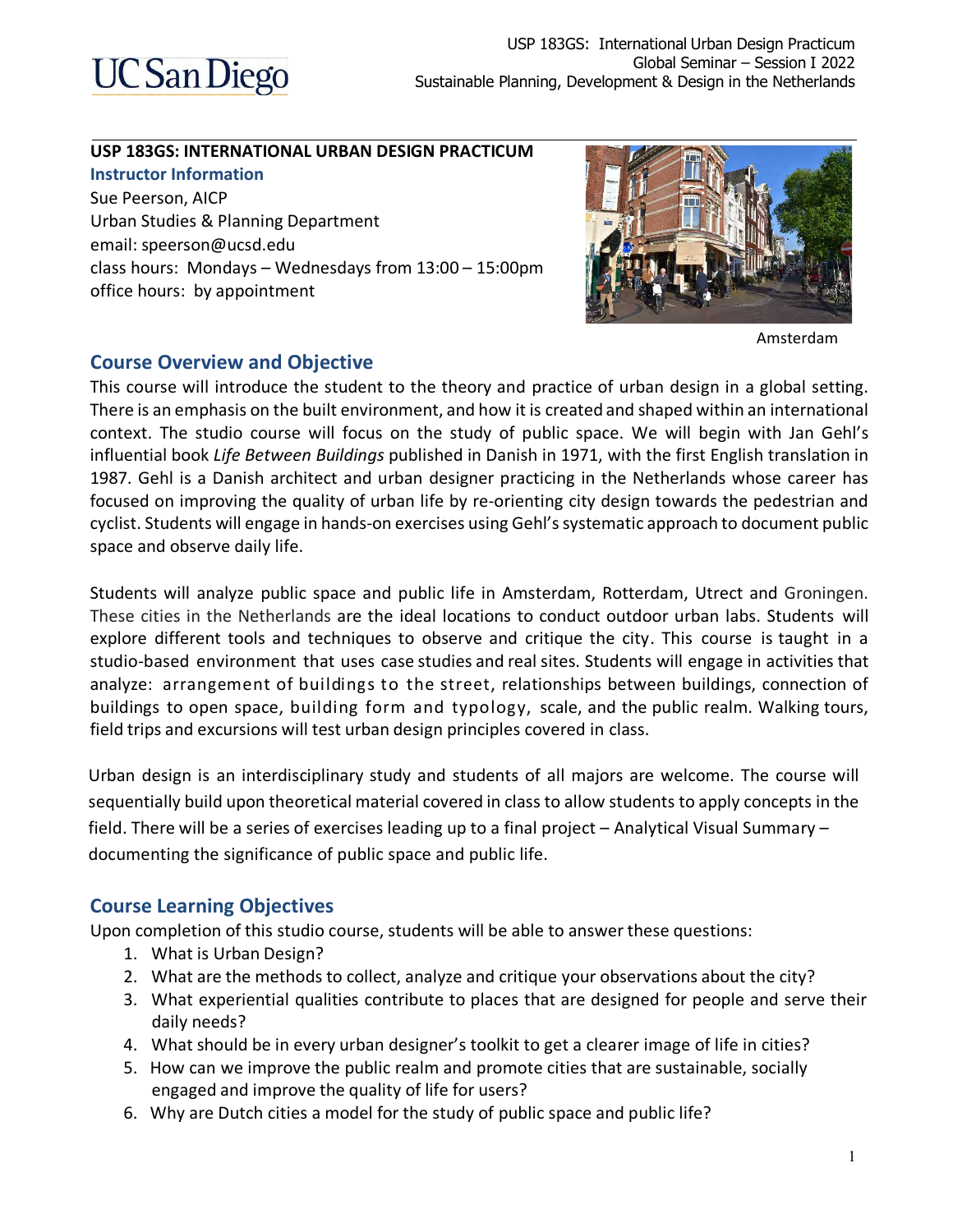## **Course Textbook and Readings**

Each student will purchase the required text book *Urban Code: 100 Lessons for Understanding the City*. This book will be a student's "pocket guide" to this course because it refers to seminal urban design books and theories. It is easy to pack and carry with your sketchbook and drawing supplies – bringing it to the classroom, field trips and excursions.



*Urban Code: 100 Lessons for Understanding the City* (2011) Ann Mikoleit and Moritz Pürckhauer

ISBN: 9780262016414 Available for purchase online at Amazon and https://mitpress.mit.edu/books/urban-code

The following e-books will be made available to conduct field exercises and complete assignments.



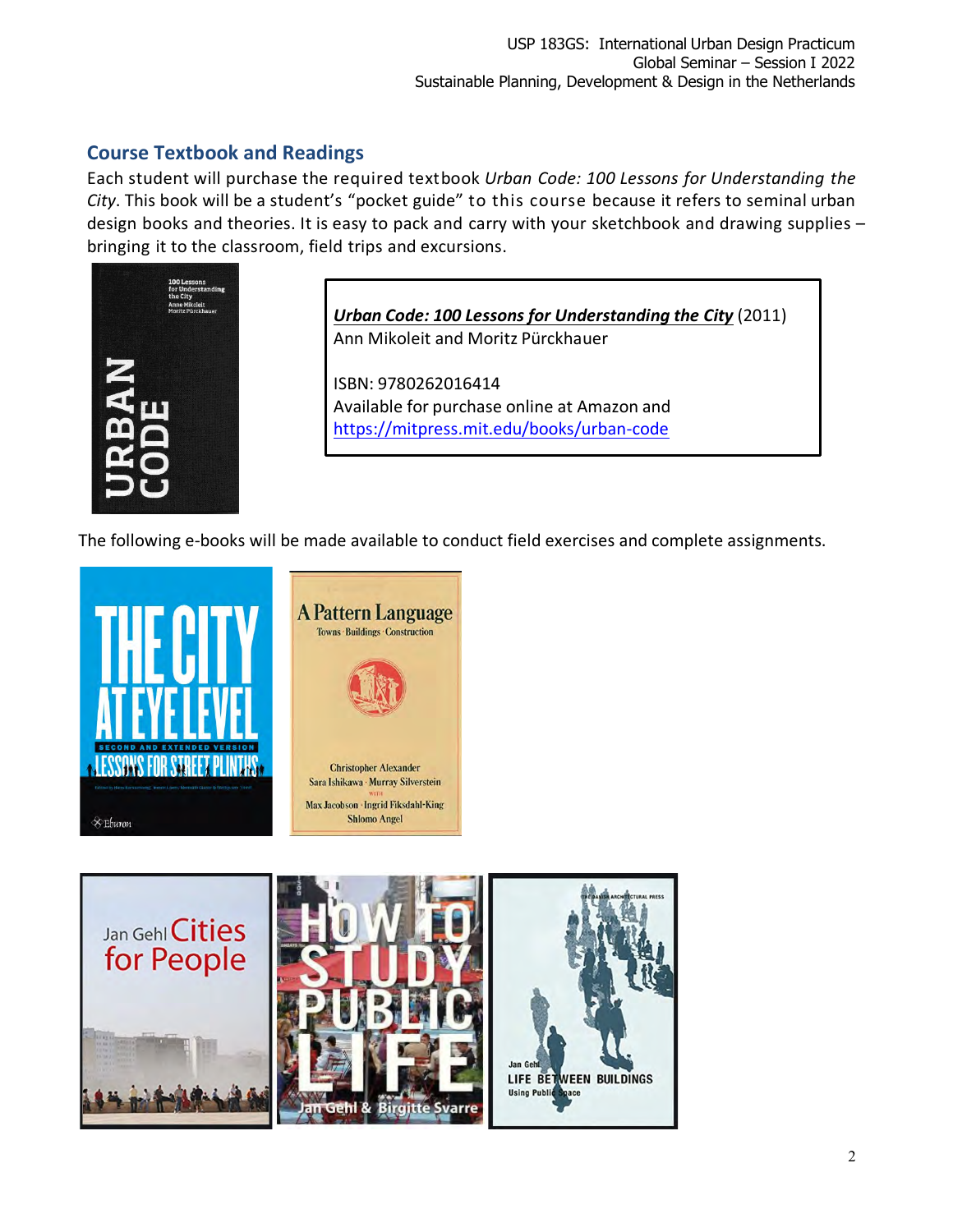#### **Course Requirements and Grading**

Students will be evaluated upon their process and execution of individual and team assignments as well as their attendance, class participation, exercises, and final project. Students are expected to attend all classes and complete each week's required readings prior to class. Late work will be accepted with a full letter grade deduction for each day late, starting with the day the assignment is due. Make-up presentations will not be offered.

#### **Course Format**

Course work consists of lectures, discussions and field exercises that reinforce assigned readings. The course will include "studio" time to work on individual and team assignments. Studio time provides an opportunity for you to present your work (drawings, photos, sketches, plans, etc) to a group of peers. During these informal class pin-ups you are expected to develop the skill of verbalizing constructive critical analysis of another student's work. You can also learn from the critiques of another's work in relation to your own. It is important to engage the ideas that are discussed in the weekly lectures, assigned reading and field exercises to demonstrate continuity in your work.

### **Course Assignments**

| <b>ASSIGNMENT</b>                                                                                                                                            | <b>DUE DATE</b> | <b>MAXIMUM VALUE</b> |
|--------------------------------------------------------------------------------------------------------------------------------------------------------------|-----------------|----------------------|
| <b>Urban Form.</b> (Figure Ground,<br>Great Streets) - Individual work                                                                                       | TBD             | 60 points            |
| <b>Team Assignment - Urban</b><br>Design Toolkit (Public Space,<br>Public Life Gehl Studies)                                                                 | TBD             | 40 points            |
| <b>City Excursions - Urban Code</b><br>Scenes in Amsterdam, Utrecht,<br>Rotterdam - Individual Work                                                          | TRD             | 30 points            |
| <b>Sketchbook</b> "Ideas + Resources"<br>and Reflection Paper - individual<br>work                                                                           | TBD             | 20 points            |
| <b>Team Assignment - Final Project</b><br>/ Presentaton. Analytical Visual<br>Summary based on required<br>reading, urban design tools and<br>field research | TBD             | 80 points            |
|                                                                                                                                                              |                 | 230 points           |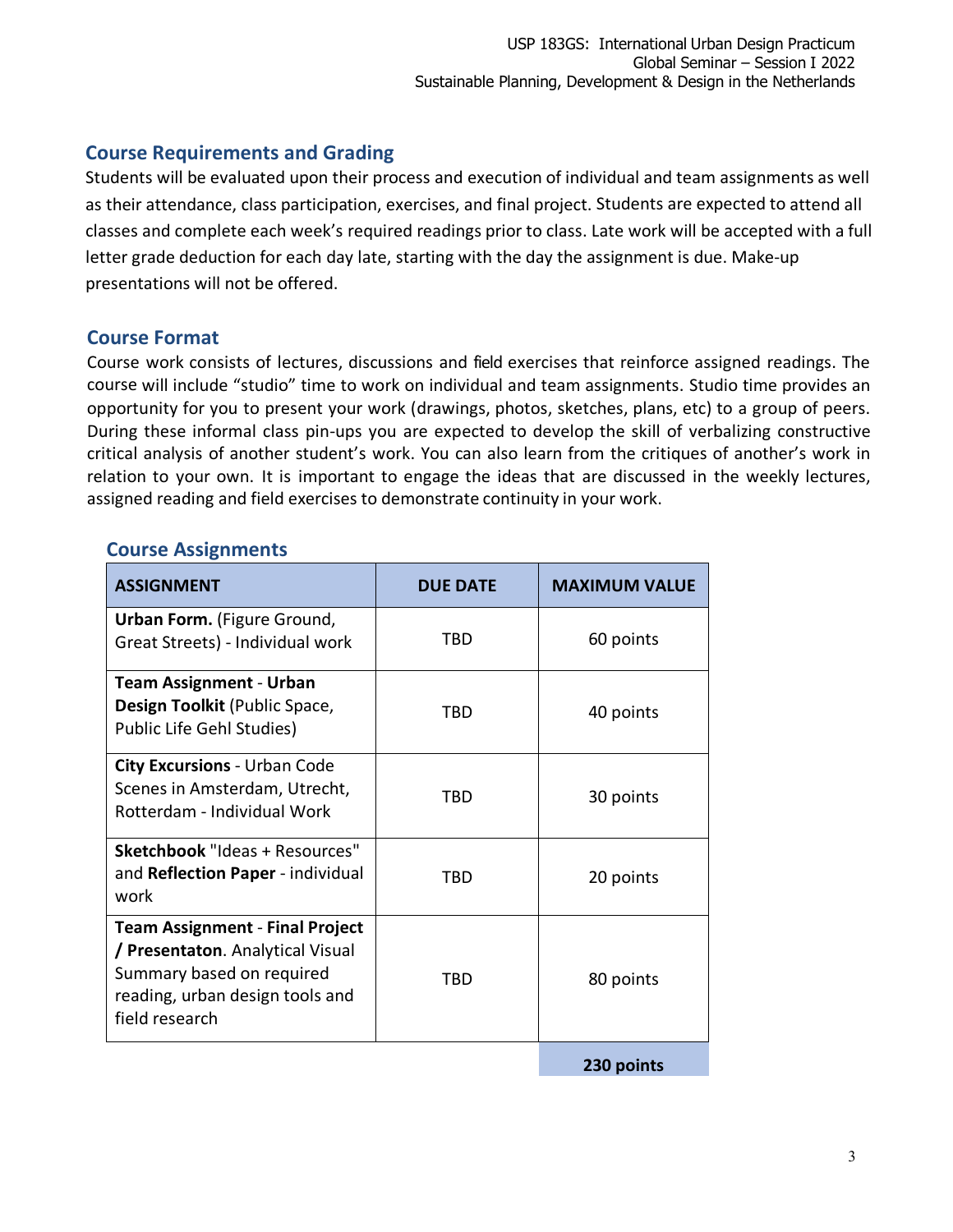#### **Course Assignments Evaluation**

Assignments will be evaluated using the following criteria: *Individual Assignments*

- 1. You will be expected to employ the ideas and procedures outlined in the syllabus
- 2. Each assignment will have a description and grading rubric
- 3. Students are evaluated for individual progress based on:
	- a. Contribution to studio, lectures and field trips.
	- b. Evidence of motivation / perseverance.
	- c. Willingness to explore sketching and design alternatives and take risks.
	- d. Individual Critiques.

*Team Assignments*

- 1. Teams will be evaluated based on group progress based on:
	- a. Completeness of work.
	- b. Quality of work.
	- c. Group Critiques.
	- d. Evidence of participation (based on self and team-evaluation).

#### **Principles of Community**

Group work can be challenging as well as rewarding. The most successful groups are those where all members respect the opinions of one another, develop processes for reaching consensus, and have clear and effective channels of communication.

#### **University Policy on Integrity of Scholarship**

The *UC San Diego Policy on Integrity of Scholarship* aims to encourage and maintain the highest ethical standards in research. You cannot use other people's ideas or writings without proper attribution, including any information from the web. The University policy is available online and everyone in class is expected to read it: http://senate.ucsd.edu/manual/appendices/appendix2.pdf.

#### **Disability Act**

The University is committed to providing reasonable accommodations for all persons with disabilities. Students requesting accommodations for this course due to a disability must provide a current Authorization for Accommodation (AFA) letter issued by the Office for Students with Disabilities (OSD) which is located in University Center 202 behind Center Hall. Students are required to present their AFA letters to Faculty (please make arrangements to contact me privately) and to the OSD Liaison in the USP Program (Erica Kirk, ekirk@ucsd.edu) in advance so that accommodations may be arranged. Contact the OSD for further information: 858.534.4382 (phone); osd@ucsd.edu (email) http://disabilities.ucsd.edu

## **Title IX Compliance**

The University recognizes the inherent dignity of all individuals and promotes respect for all people. Sexual misconduct, physical and/or psychological abuse will NOT be tolerated. If you have been the victim of sexual misconduct, physical and/or psychological abuse, we encourage you to report this matter promptly. Should you want to speak to a confidential source, contact the Counseling Center.